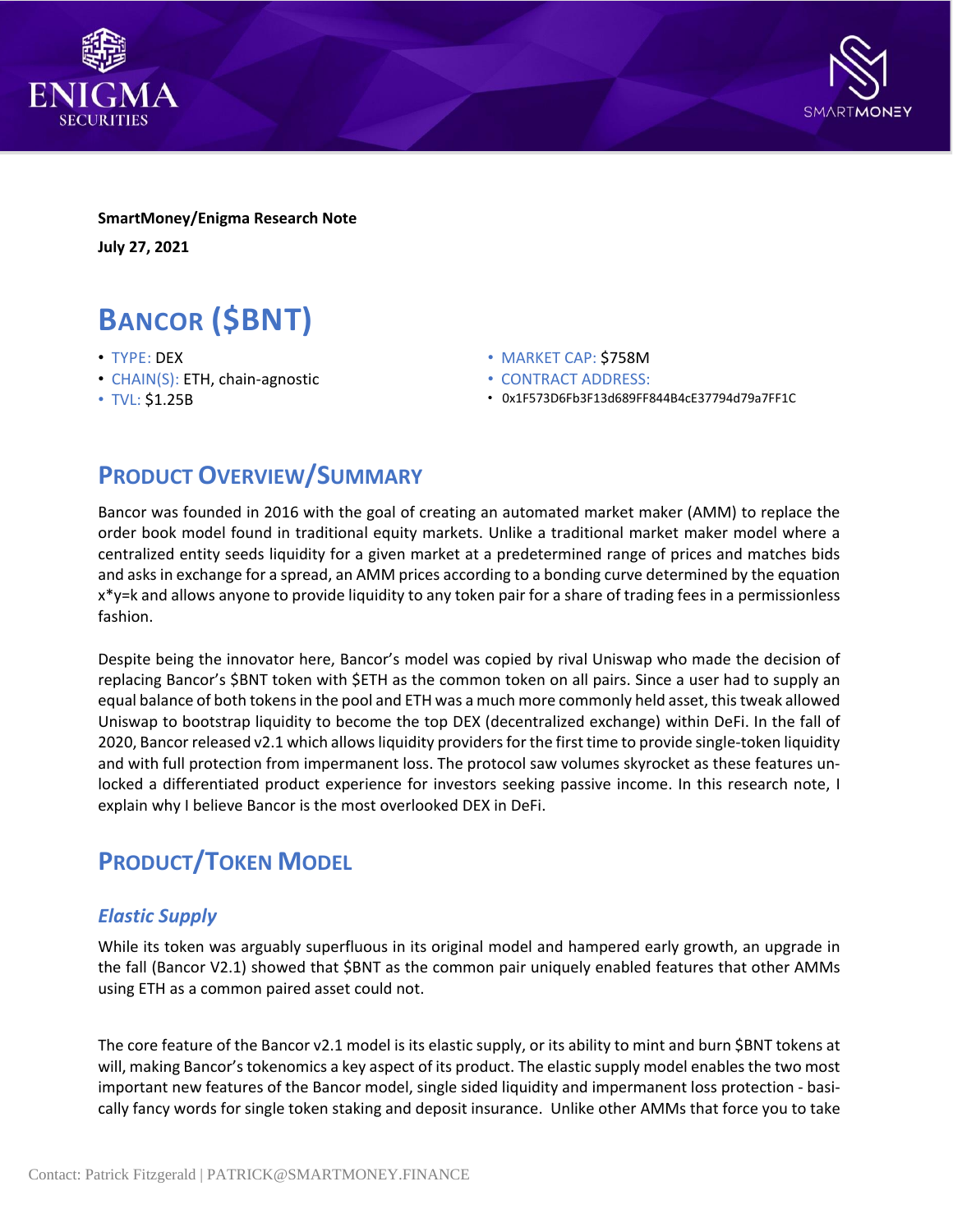

on involuntary token exposure by seeding a pool with equal parts \$ETH and the paired token for that particular pool, Bancor allows you to stake either the \$BNT side or the risk asset side, which we will refer to as TKN going forward. In addition, the protocol is able to mint tokens to compensate for the exact amount of pool leakage at withdrawal as a result of arbitrageurs exploiting temporary discrepancies in prices between exchanges.

#### *Single-Side Token Staking*

Despite this innovation, there is still an initial liquidity chicken and egg issue to solve. \$BNT and TKN liquidity providers are unlikely to want to stake their tokens for a share of fees unless there are active traders on the pool generating swap revenue and traders are unlikely to trade until there is sufficient depth in the pool to reduce slippage to an acceptable level. Bancor's elastic supply solves this problem by co-investing in the pools (up to a co-investment limit) by minting the \$BNT side of the pool to enable the pool to accept incoming TKN deposits and bootstrap initial pool depth. The protocol then burns those placeholder tokens in addition to any swap fees accrued to that protocol minted \$BNT when it is eventually replaced by organic stakers.

Take a minute to appreciate what just happened there. \$BNT was minted out of thin air by software to bootstrap pool depth and match incoming TKN deposits, accrues swap fees over time like any organic \$BNT staker, but when it's replaced by a new organic staker, that newly minted \$BNT is burned along with any accrued fees leading to a net deflationary effect on token supply. That minted supply can only ever temporarily touch the open market, so it is erroneous to value it as a part of the total outstanding supply. However, the market is currently including this temporarily inflated supply in the public valuation on popular analytics sites leading to a distortion of Bancor's true valuation by approximately 60%.

In addition to fees generated from swaps, both TKN LPs and \$BNT LPs are given liquidity mining rewards to incentivize early bootstrapping of liquidity in the network. Liquidity mining is essentially offering inflationary governance token rewards during initial protocol launch stages to incentivize early users. It would be like if Uber was created in 2021 and streamed stock to drivers instead of indirectly raising venture capital money in order to fund early rider and driver incentives.

The prevalence of liquidity mining has brought about a new issue of mercenary capital as users come in to supply capital and "farm" token rewards and then dump them on the open market putting sell pressure on the price on the native token. However, with single sided staking, rewards and swap fees (both denominated in \$BNT) can be restaked back into the pool without buying more ETH to pair it with 50/50. Bancor's token model ensures not only incentivized "usage", but the right kind of usage, incentivizing a farm-tostake model and locking up more supply which opens up further space for more TKN holders to come in. This process essentially compounds dividends for stakers and has led to 83.29% of total supply staked in the protocol. By creating a model where the native token itself is essential to the functioning of the protocol, farm-to-dump becomes farm-to-stake and the rewards incentivize specific actions that increase the utility of the network and the native token itself.

#### *Impermanent Loss Protection*

The elastic supply model also enables the provision of impermanent loss insurance, or deposit insurance. When you deposit into an AMM pool, for example the ETH / BNT pool, you are temporarily giving up custody of your assets as they become the assets traders use for swaps. As traders make swaps out of the pool, pools can leak value as arbitrageurs recognize discrepancies between prices on different exchanges and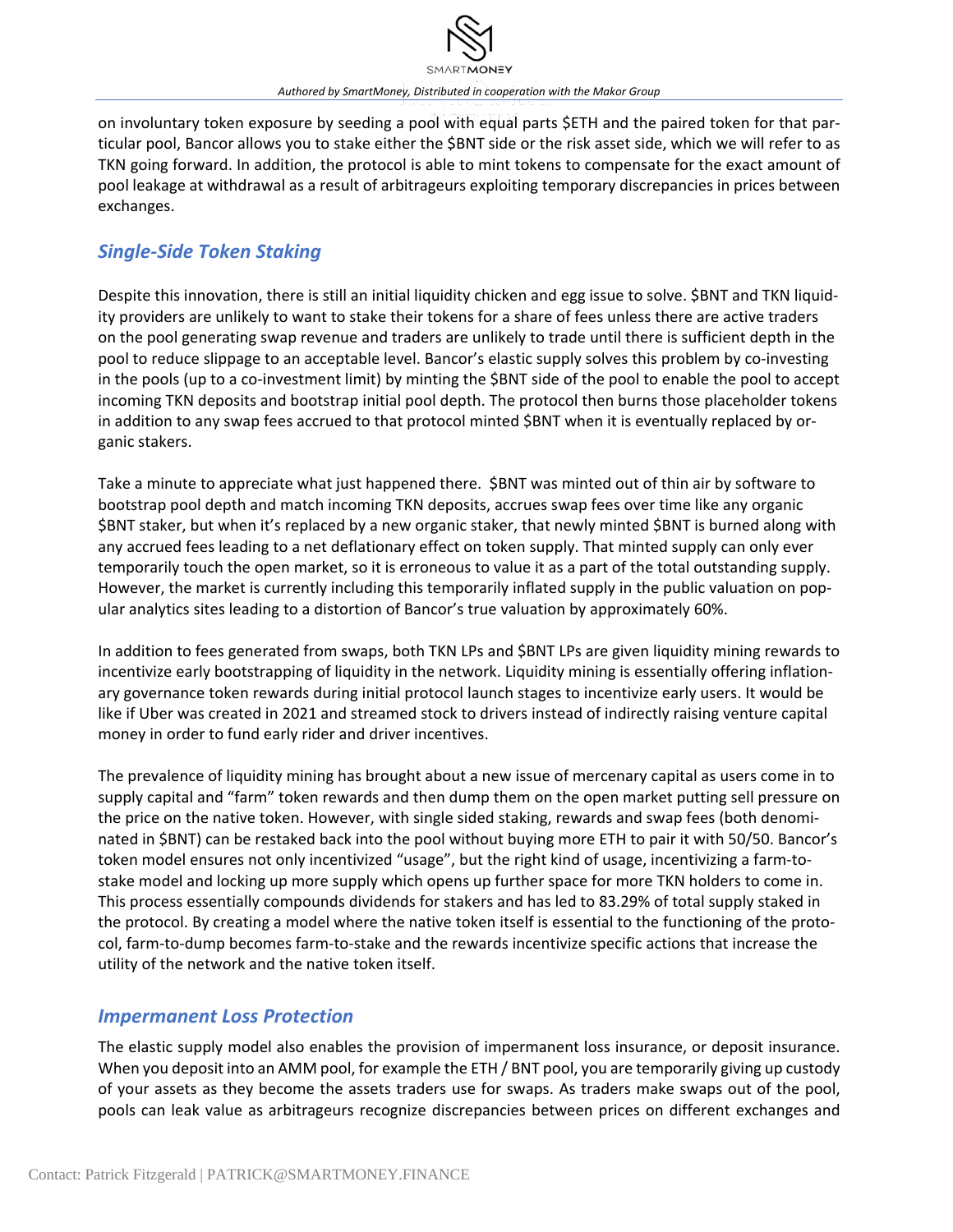

exploit that for profit. This can leave you with fewer tokens than you began with and it's possible to leave the pool with a net loss even after accounting for swap fees and liquidity mining rewards. The importance of such protection cannot be overstated as it is impossible to forecast your returns in advance without such protection. With deposit insurance, Bancor token stakers can be sure that all rewards are guaranteed passive income. Additionally, impermanent loss experienced on protocols makes it difficult to stay long on any given token without active management skills as any significant increase in value relative to the paired token will leave you worse off than just holding that token.

Of course, the natural question is whether deposit insurance is actually sustainable. Bancor counteracts this concern by structuring protection in a way that it is not exposed to large payouts. Deposit insurance is vested with a 30 day cliff after which the depositor earns 30% coverage all at once and then an additional 1% per day until day 100 when they receive full coverage. Long term staking is further incentivized with a rewards multiplier on liquidity mining rewards which starts at 1x and increases .25x peer week until the 2x multiplier has been achieved. Such a construction is essential as it allows the protocol minted \$BNT that is co-invested in pools to accrue swap fees over time which can be used for impermanent loss payouts before resorting to inflationary minting.

While the inflationary IL payouts concern many investors, it's important to understand that the insurance model is similar to an insurance mutual where the risk is mutualized across all the pools. While some pools may experience impermanent loss, many others will be able to more than compensate with swap fees. Furthermore, with \$BNT as the common asset on all pairs, it naturally tracks the overall market and leads to fewer cases where the risk asset significantly diverges from the price of \$BNT. To date, only about 2% of supply has been paid out to cover impermanent loss payouts. In addition, impermanent loss only becomes permanent when deposits are withdrawn. With such a large percentage of outstanding supply staked, it could be likely that these payouts are rarely made if depositors are receiving attractive yields with no risk of impermanent loss. Bancor's insurance does not solve impermanent loss, but rather diversifies the risk across all pools and transfers that underwriting risk to the protocol in exchange for higher rewards for the \$BNT holders who face potential dilution.

As a Bancor LP, once impermanent loss is covered, fees and rewards are pure profit - guaranteed passive income. In summary, the elastic supply creates the possibility of impermanent loss insurance and single sided liquidity and leads to a net deflationary system as long as fees accrued to protocol minted \$BNT outweigh insurance payouts across all pools.

## **TOKENOMICS**

#### *Monetary Policy*

Bancor launched with a token supply of 60 million \$BNT after raising \$153m in an ICO in 2017. An elastic token supply allows the protocol to mint and burn tokens at will in order to pay out impermanent loss insurance and match incoming single sided deposits with protocol minted \$BNT. The protocol incurs two kinds of inflation - temporary liquidity mining rewards to incentivize new stakers as well impermanent loss payouts, which as previously mentioned, has only equaled approximately 2% of overall supply to date. Since February of 2021, the total circulating supply has dropped from approximately 140m to around 110m \$BNT.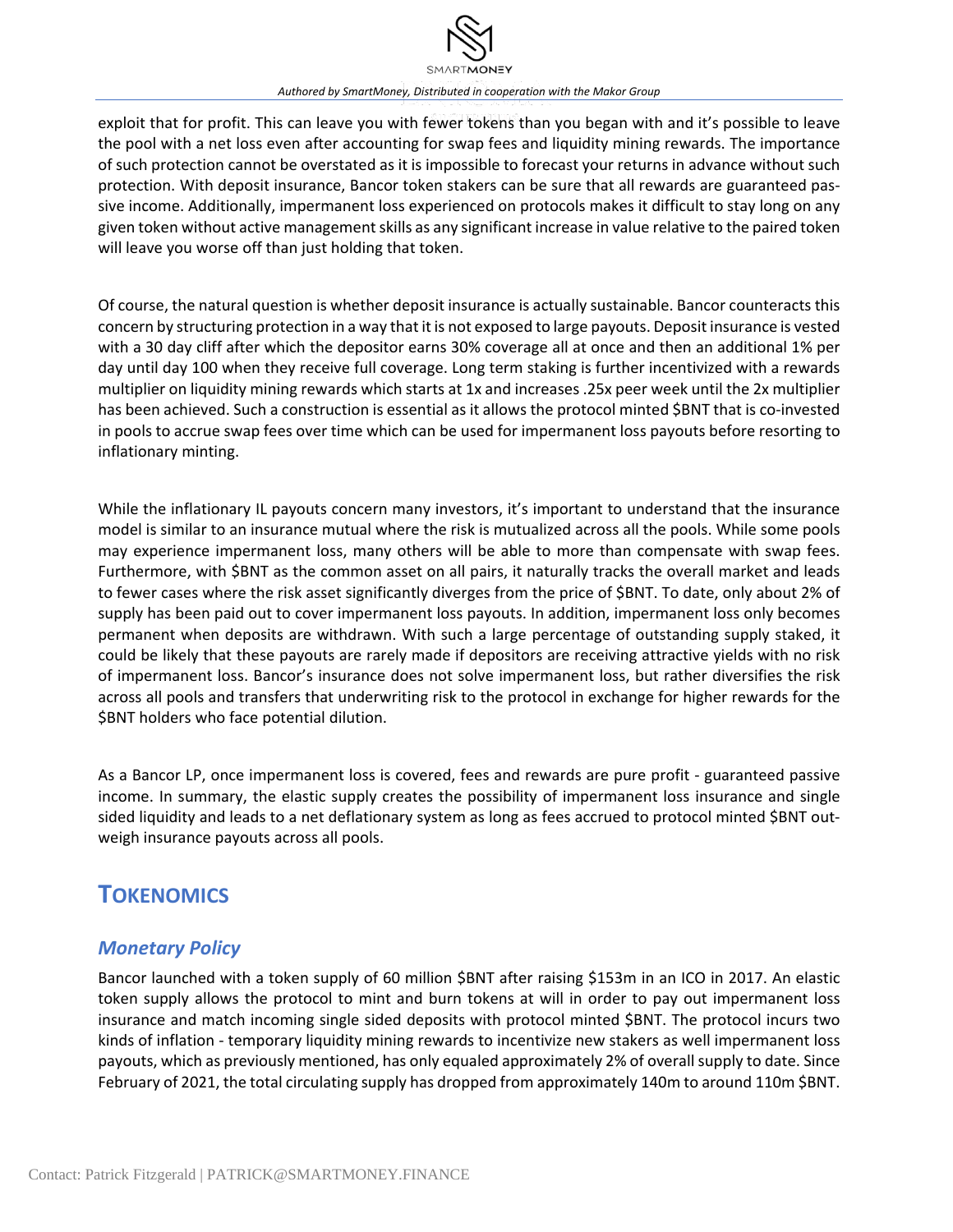



*Chart and data via Bancor.*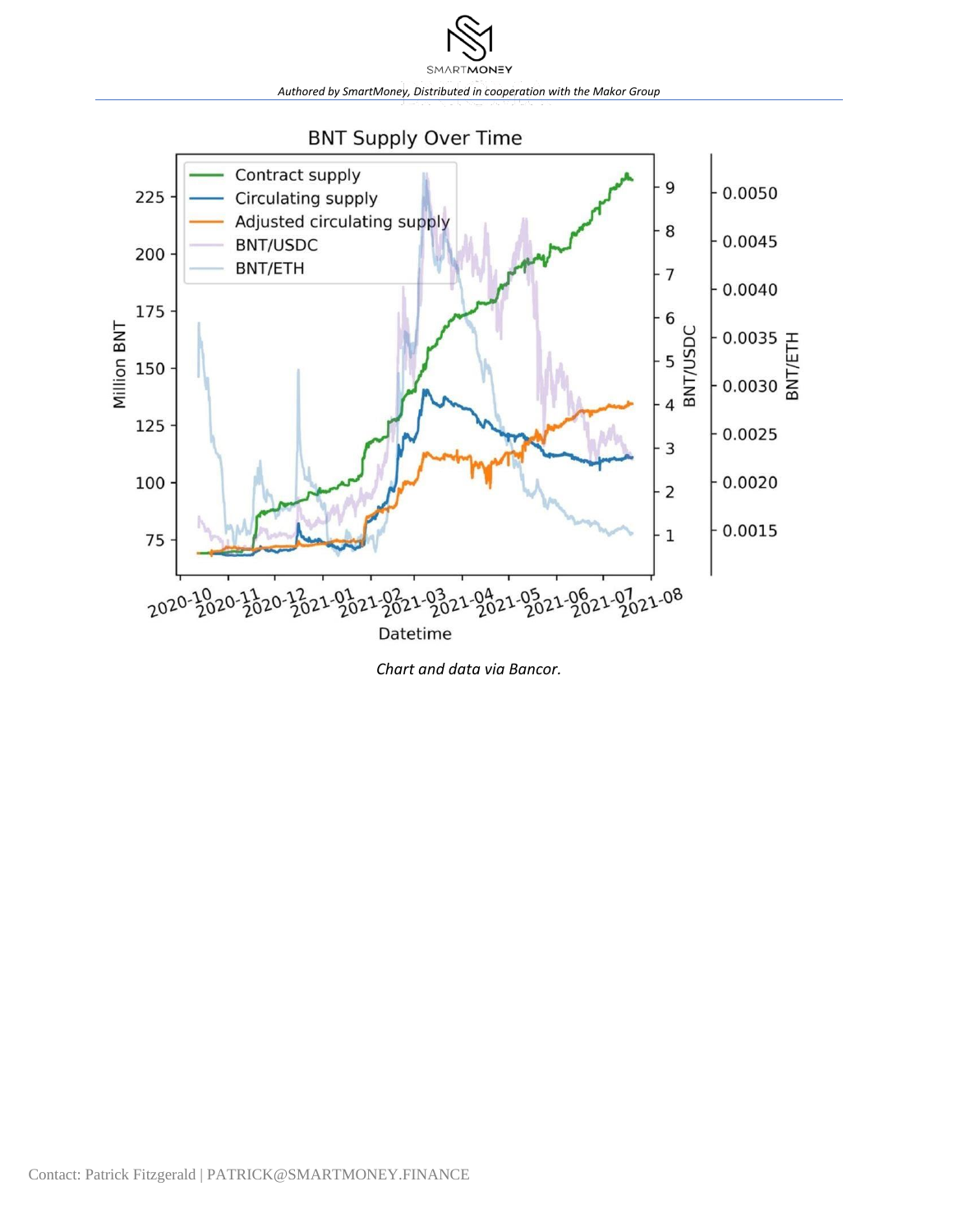#### *Value Accrual*





Currently, the Bancor token accrues value directly from swap fees and indirectly through a small protocol wide token burn of 10% of swap fees. Previously swap fees were split 50/50 between the risk asset and \$BNT sides of a given pool. However, in order to counteract any inflationary impermanent loss payouts, the protocol instituted a 5% protocol burn fee which the DAO has increased to 10 % after a recent vote. Through a combination of direct dividends and removal of supply from circulation, \$BNT holders are returned 55% of the total swap fees generated by trades using Bancor pools, compared to 16.6% for \$Sushi stakers and 0% for holders of the \$UNI token. Given that Bancor offers a valuable token insurance product and prevents depositors from taking on unnecessary token exposure with single sided staking, we think it is likely that TKN suppliers would be willing to accept a less favorable split for the privilege of staying long on their favorite tokens while still generating some passive income, thus increasing margins for \$BNT holders over time.

## **COMPETITIVE LANDSCAPE**

Despite strong signs of product market fit, fundamental questions about the competitive structure of the DEX (decentralized exchange) space remain. In the long run, industry structure has a greater influence on profit potential than technology or overall industry growth rates. With low switching costs and a proliferation of substitute DEXes for trading, it's unclear if there is room for sustainable margins or we will instead see a race to the bottom on swap fees. As aggregators continue to pull in more volume and liquidity continues to fragment, individual DEXes with undifferentiated supply could be commoditized by aggregators that own the customer relationship. However, should the industry start to follow a power law where the winning DEXes with the best products for liquidity providers capture the lion-share of supply, the balance of power could tip away from the aggregation layer towards the liquidity or protocol layers.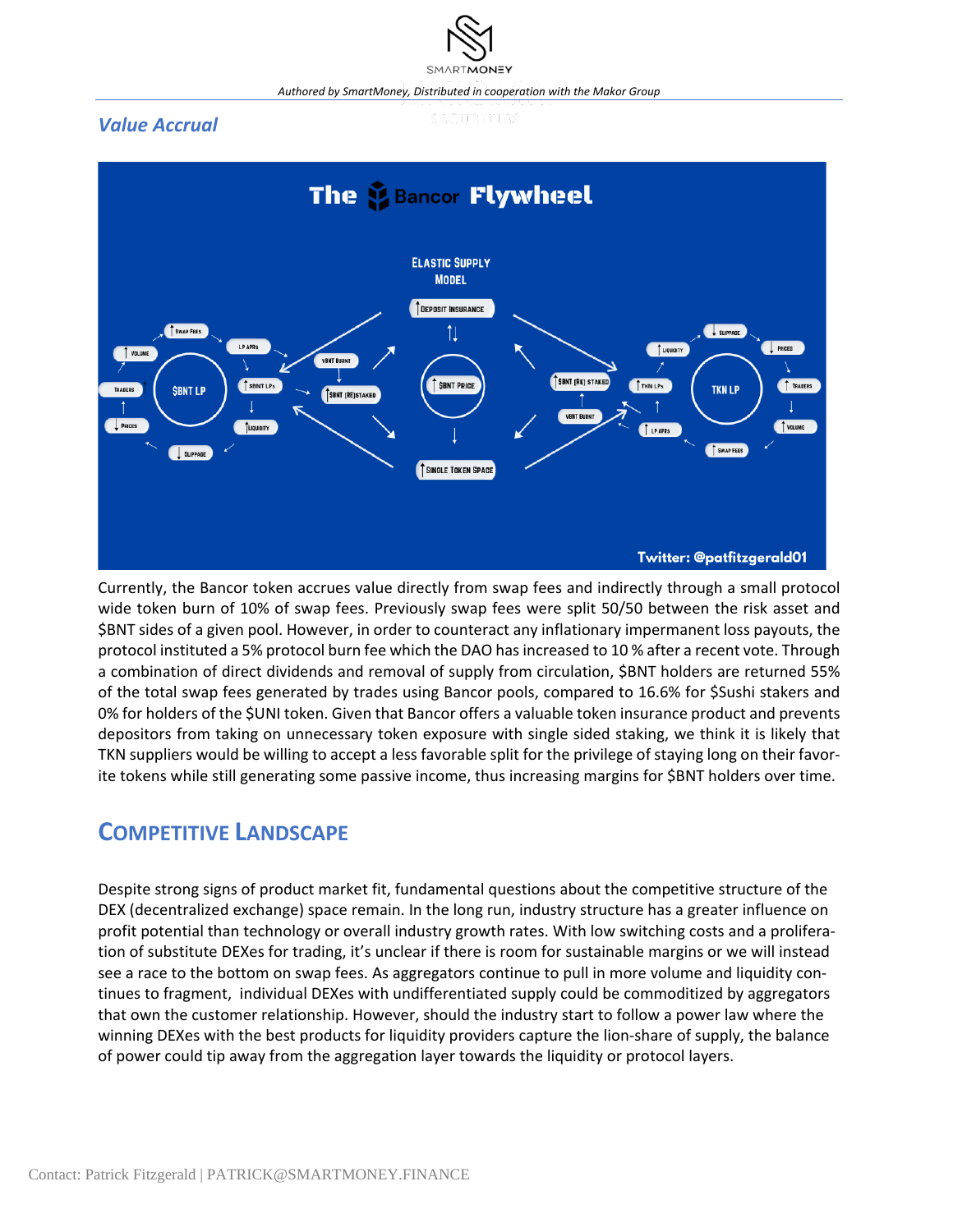

Currently, Uniswap has a commanding lead with over 62% market share and about 7.7B in volume over the last 7 days. With its recent V3, liquidity providers can concentrate liquidity around certain price ranges, making the DEX more capital efficient. However, this kind of liquidity provision requires more active management, and results in higher risk of loss. This is because while Uniswap V3 gives LPs the opportunity to generate more fees within certain price bounds, concentrating liquidity exposes LPs to a significantly higher risk of impermanent loss, which can minimize yield or result in negative earnings. This model also introduces barriers for passive liquidity provision, and results in profits accumulating in the hands of the most active LPs. In terms of tokenomics, the current Uniswap protocol lends itself to the supply side capturing the majority of platform revenue given that the \$UNI token has no utility in the functioning of the exchange other than governance. \$UNI holders make 0% on fees, but there exists a placeholder fee switch in the code where in the future token holders could make 16.6% of swap fees compared to approximately 55% for BNT holders.

### **RECOMMENDATIONS**

As competitors like Uniswap position themselves to serve professional market makers with increasing feature complexity, we believe Bancor has an opportunity to differentiate as the simplest way to earn guaranteed passive yield on crypto holdings regardless of position size. After pioneering the concept of an AMM, it took the protocol some time to evolve before finding product-market fit with the release of V2.1 allowing for single-side staking and impermanent loss protection. With the highly anticipated release of V3 which is said to maximize yield for passive LPs, we feel confident that Bancor has the opportunity to become a liquidity vortex for the token holdings of the next billion users onboarding into DeFi.

#### **DISCLAIMER**

This document has been prepared by Smart Money Financial Services, Inc. in cooperation with members of the Makor Group ("Makor" or the "Makor Group") including Makor Securities London Limited, Oscar Gruss & Son, Inc. and Enigma Securities Limited. This document is intended for institutional investors and is not subject to all the independence and disclosure standards applicable to research reports prepared for retail investors. This information represents neither an offer to buy or sell any security or cryptocurrency nor, because it does not take into account the differing needs of individual clients, investment advice. Trading cryptocurrency and related instruments carries a high level of risk and may not be suitable for all investors. Those seeking investment advice specific to their financial profiles and goals should contact their Makor Group representative. Makor believes this information to be reliable, but no representation is made as to accuracy or completeness. This information does not analyze every material fact concerning a company, industry, security, or cryptocurrency. Makor assumes that this information will be read in conjunction with other publicly available data. Matters discussed here are subject to change without notice. There can be no assurance that reliance on the information contained here will produce profitable results.

A security or other instrument denominated in a foreign currency is subject to fluctuations in currency exchange rates, which may have an adverse effect on the value of the security or instrument upon the conversion into local currency of dividends, interest, or sales proceeds. Makor trades, and will continue to trade, the securities covered in this document on a discretionary basis on behalf of certain clients. Such trading interests may be contrary to or entered into in advance of this document.